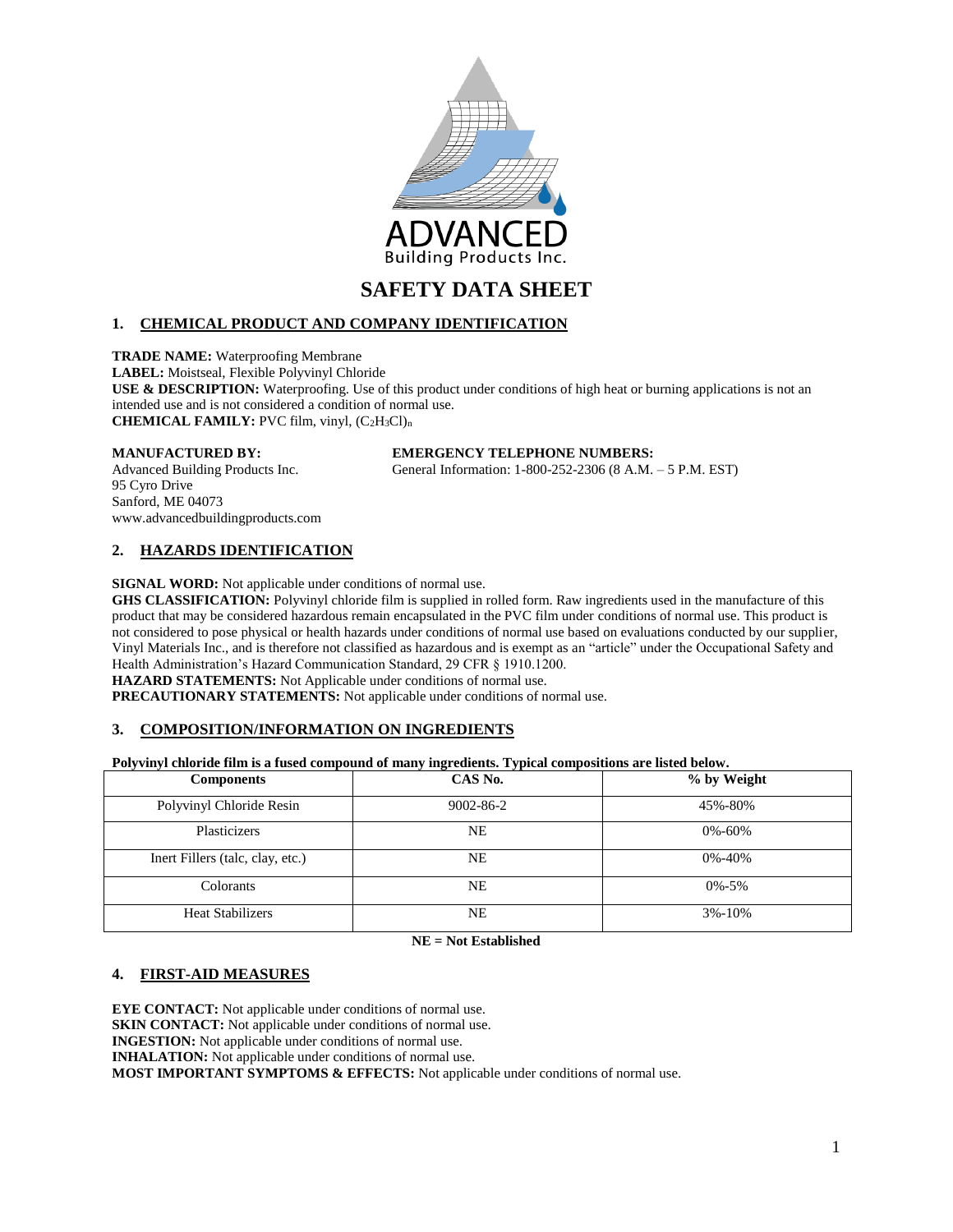

# **5. FIRE-FIGHTING MEASURES**

**FLASH POINT:** Not Applicable

**LOWER EXPLOSIVE LIMIT:** Not Applicable **UPPER EXPLOSIVE LIMIT:** Not Applicable

**EXTINGUISHING MEDIA:** Water, dry chemicals.

**SPECIAL FIRE FIGHTING PROCEDURES:** Wear full bunker gear including a positive pressure self-contained breathing apparatus (SCBA)

#### **UNUSUAL FIRE OR EXPLOSION HAZARDS:** Not Applicable

**SPECIFIC HAZARDS ARISING FROM CHEMICALS:** In the event of a fire, decomposition and combustion gases such as hydrogen chloride and carbon monoxide could be emitted. Exposure to combustion products may be fatal and should be avoided.

## **6. ACCIDENTAL RELEASE MEASURES**

**PERSONAL PRECAUTIONS, PROTECTIVE EQUIPMENT AND EMERGENCY PROCEDURES:** None required under conditions of normal use.

**METHODS/MATERIAL FOR CONTAINMENT AND CLEANUP:** Not applicable under conditions of normal use.

#### **7. HANDLING AND STORAGE**

**PRECAUTIONS FOR SAFE HANDLING:** Use safe handling practices to avoid injury. This product is not intended to be used under high heat or in burning applications.

**PRECAUTIONS FOR SAFE STORAGE:** Store away from heat. Not intended to be used under high heat or in burning applications.

**INCOMPATIBLE MATERIALS:** None known.

## **8. EXPOSURE CONTROLS/PERSONAL PROTECTION**

| <b>Component Exposure Limits:</b> |     |             |      |            |             |      |  |
|-----------------------------------|-----|-------------|------|------------|-------------|------|--|
| Components                        | CAS | <b>OSHA</b> |      | ACGIH      |             |      |  |
| <b>Raw Products</b>               | No. | <b>TWA</b>  | STEL | <b>TWA</b> | <b>STEL</b> | Unit |  |
| N/A                               | N/A | N/A         | N/A  | N/A        | N/A         | N/A  |  |
| $N/A = N_0 + A$ police black      |     |             |      |            |             |      |  |

#### **N/A = Not Applicable**

**VENTILATION/ENGINEERING MEASURES:** General ventilation should be sufficient to control odors. Mechanical ventilation may be necessary if product is heated or if used under conditions other than normal use such as burning or heating.

**INDIVIDUAL PROTECTION MEASURES:** Use protective gloves if product is used under conditions other than normal use such as burning or heating. Eye protection recommended.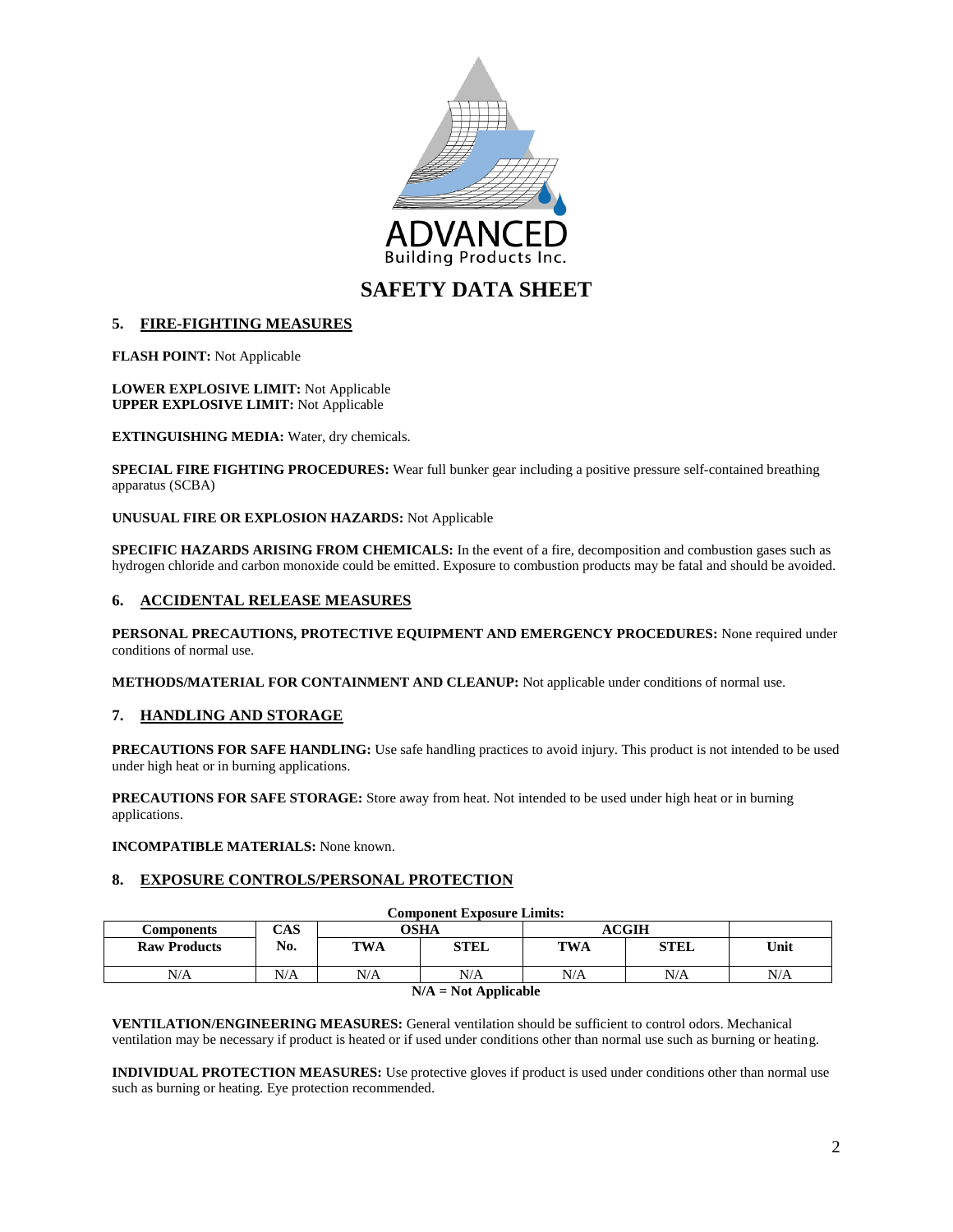

# **9. PHYSICAL AND CHEMICAL PROPERTIES**

| <b>PROPERTY</b>                          | <b>COMPONENT</b>            |
|------------------------------------------|-----------------------------|
| Color:                                   | Variable                    |
| <b>Physical State:</b>                   | Solid films of varying size |
| <b>Solubility in Water:</b>              | Insoluble                   |
| <b>Melting Point:</b>                    | Not Applicable              |
| Specific Gravity (water $= 1$ ):         | No Information Available    |
| <b>Bulk Density (lb/ft<sup>3</sup>):</b> | No Information Available    |
| Odor:                                    | Mild                        |
| <b>Percent Volatiles:</b>                | No Information Available    |
| pH:                                      | Not Applicable              |
| <b>Oxidizing Properties:</b>             | No Information Available    |
| <b>Evaporation Rate:</b>                 | Not Applicable              |
| Vapor Density ( $Air = 1$ ):             | Not Applicable              |
| <b>Boiling Point:</b>                    | Not Applicable              |
| <b>Auto Ignition Temperature:</b>        | Not Applicable              |
| <b>Flash Point:</b>                      | Not Applicable              |

# **10. STABILITY AND REACTIVITY**

**REACTIVITY:** Not Applicable

#### **INCOMPATIBILITY (MATERIALS TO AVOID):** None known.

**HAZARDOUS DECOMPOSITION PRODUCTS:** In the event of a fire, decomposition and combustion gases such as hydrogen chloride and carbon monoxide could be emitted. Exposure to combustion products may be fatal and should be avoided.

# **11. TOXICOLOGICAL INFORMATION**

Polyvinyl chloride film is supplied in rolled form. Raw ingredients used in the manufacture of this product that may be considered hazardous remain encapsulated in the PVC film under conditions of normal use. This product is not considered to pose physical or health hazards under conditions of normal use based on evaluations conducted by our supplier, Vinyl Materials Inc., and is therefore not classified as hazardous and is exempt as an "article" under the Occupational Safety and Health Administration's Hazard Communication Standard, 29 CFR § 1910.1200.

**INFORMATION ON LIKELY ROUTES OF EXPOSURE:** Not applicable under conditions of normal use.

**SYMPTOMS RELATED TO PHYSICAL, CHEMICAL, AND TOXICOLOGICAL CHARACTERISTICS:** Not applicable under conditions of normal use.

#### **DELAYED AND IMMEDIATE EFFECTS AND CRONIC EFFECTS DUE TO SHORT-AND-LONG-TERM EXPOSURE:** Not applicable under conditions of normal use.

**ACUTE TOXICITY DATA:** Not applicable under conditions of normal use.